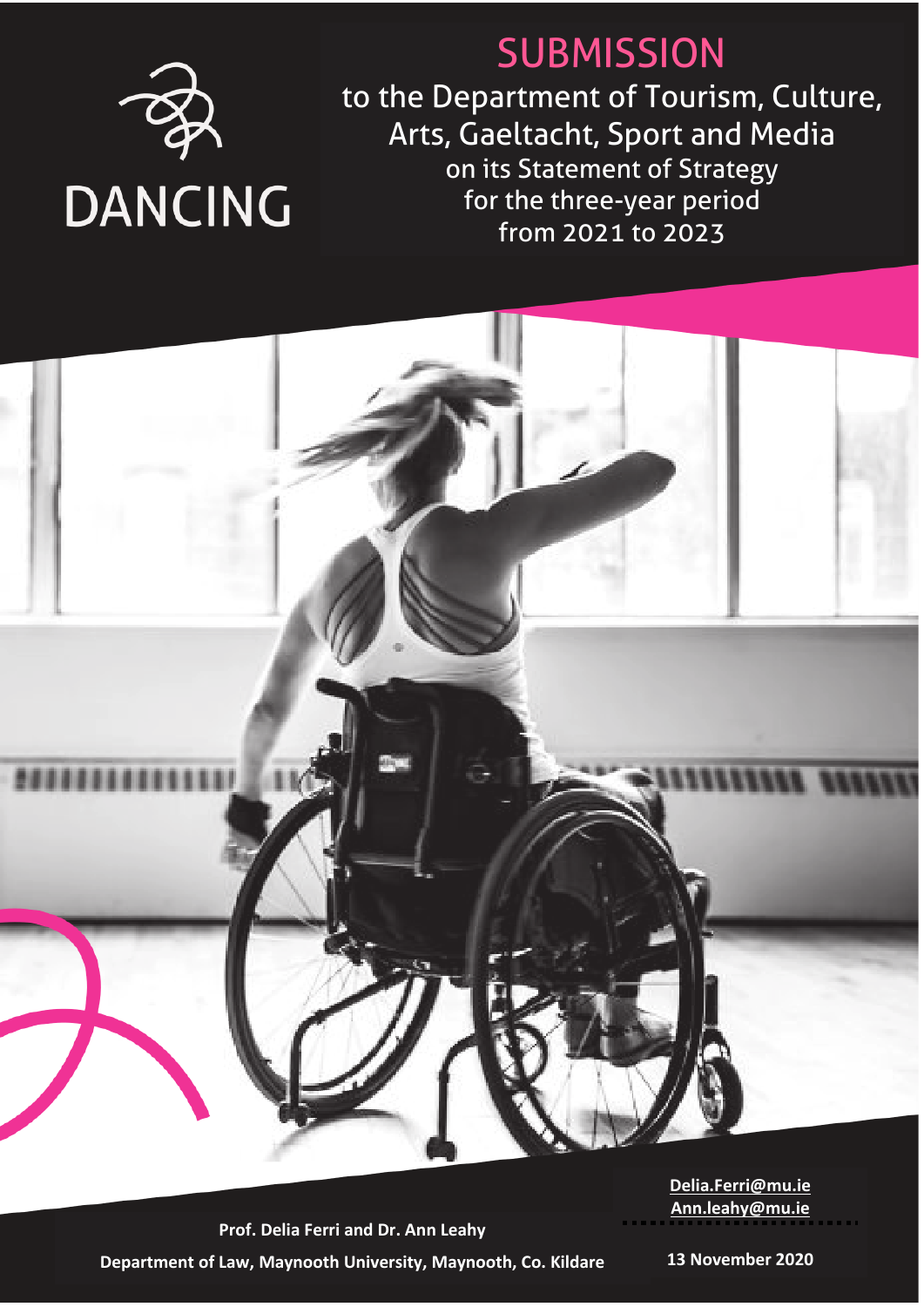## Table of Contents

| 4. The Rights of Persons with Disabilities to Participate in Cultural Life: Relevant |  |
|--------------------------------------------------------------------------------------|--|
|                                                                                      |  |
|                                                                                      |  |
|                                                                                      |  |
|                                                                                      |  |
|                                                                                      |  |
| 5.3 Indicators: Measuring Progress by using Human Rights Indicators  11              |  |
|                                                                                      |  |
|                                                                                      |  |
|                                                                                      |  |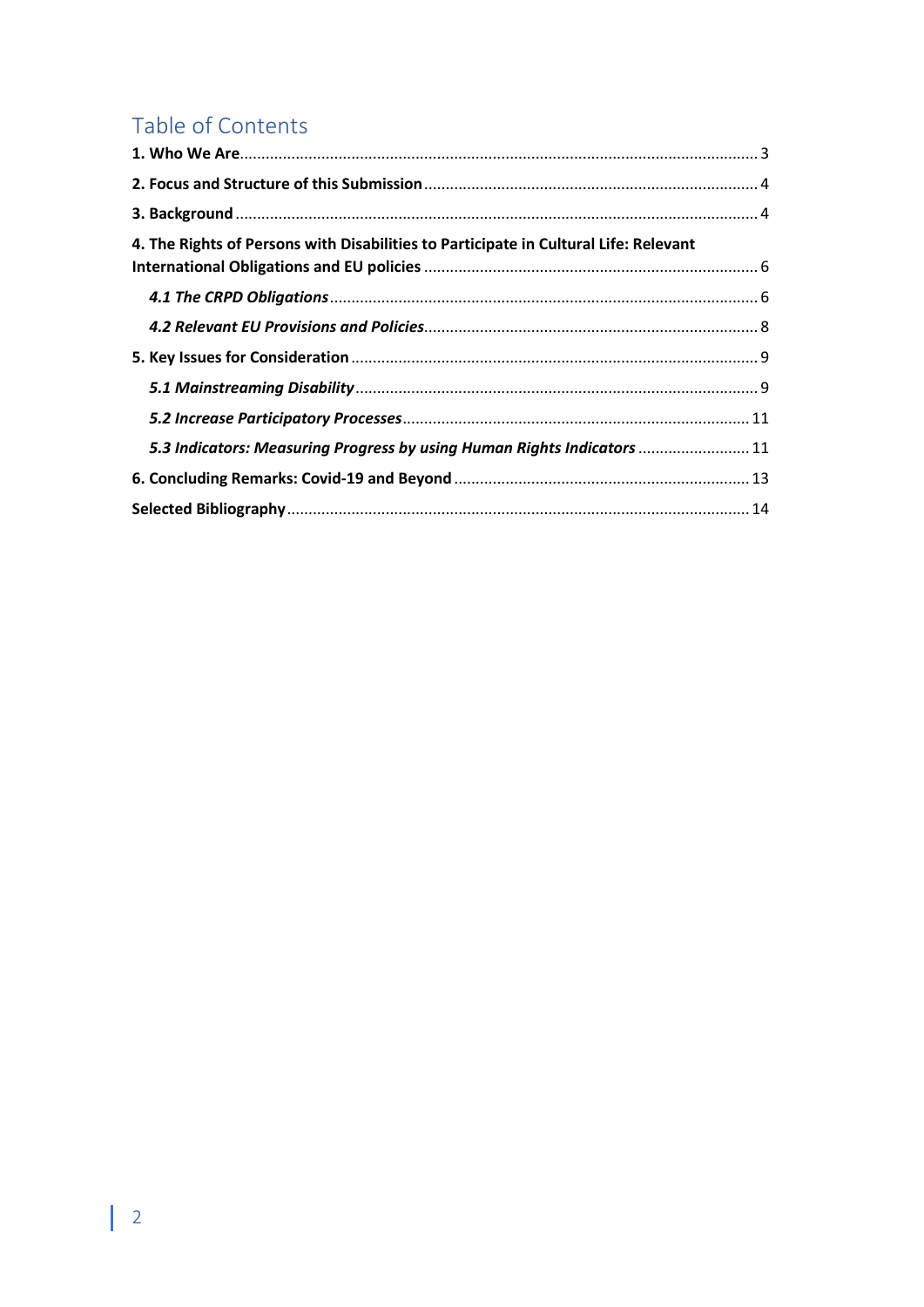### <span id="page-2-0"></span>1. Who We Are

The present **research-informed submission** has been prepared by Prof. Delia Ferri and Dr. Ann Leahy of Maynooth University Department of Law.

Prof. Ferri and Dr. Leahy are currently carrying out a research project entitled '*Protecting the Right to Culture of Persons with Disabilities and Enhancing Cultural Diversity through European Union Law: Exploring New Paths* (DANCING). The project is funded by the European Research Council (ERC) Consolidator, under the Grant No. 864182, with Delia Ferri as the Principal Investigator, and explores the extent to which the protection of the right to take part in culture of people with disabilities and the promotion of cultural diversity intersect and complement each other in the European Union (EU) legal order. DANCING looks at the right to participate in culture in a comprehensive way with reference to its twofold individual dimension and its collective aspect. This twofold individual dimension encompasses the right to access cultural activities, goods and services, i.e., the right to cultural consumption, and the right to active involvement in culture, which includes the engagement in the creation of cultural goods, services and activities. The collective aspect entails the right of cultural communities to be recognised and protected as well as to enjoy and make use of their cultural heritage and cultural expressions. DANCING is a participatory and interactive project and aims to create synergies with various stakeholders and policy makers. In line with this ambition, researchers in DANCING aim to support, and contribute to, consultations processes and present relevant legal research and data in order to foster legal change and effective policy responses at the national and EU levels. More Information on the Project is available at the Cordis Site[: here.](https://cordis.europa.eu/project/id/864182) A full abstract of the project is available on the ERC websit[e here.](https://erc.europa.eu/projects-figures/erc-funded-projects/results?f%5B0%5D=call_year%3A2019&f%5B1%5D=tid%253Aparents_all%3A82&f%5B2%5D=country%3AIreland)

The authors of this submission, Prof. Ferri and Dr. Leahy, have distinguished expertise on disability rights and cultural matters.

**Delia Ferri** is a Professor of Law at Maynooth University and co- Director of the ALL Institute. She is an affiliated researcher at the Dirpolis Institute of *Scuola Superiore Sant'Anna* (Italy) within the research cluster on disability, and a fellow at the Burton Blatt Institute of Syracuse University (USA). Alongside being Principal Investigator in the project DANCING, she also holds a position of co-investigator in the project '*Rethinking Digital Copyright Law for a Culturally Diverse, Accessible, Creative Europe'*, led by Scuola Superiore Sant'Anna Pisa, and funded by the EU Horizon 2020 programme. Within this project, she investigates access to digital goods for people with disabilities, from an intersectional perspective. Furthermore, among other projects, in 2015-2016, she was member of the interdisciplinary project '*Sacred sites between cultural heritage and religious tourism*' run by the University of Trieste. Prof. Ferri has also taken part into several EU-funded studies in the field of disability law. Among many others, in 2016, she co-authored (with A. Lawson) the report on '*Reasonable accommodation for disabled people in employment*' for the European Commission. She published extensively in the fields of International and Comparative Disability Law and EU Law, on topics including the rights of persons with disabilities, participatory processes, State aid to culture and cultural diversity.

**Ann Leahy** is a Postdoctoral Researcher with the DANCING project. Her PhD, completed at the Department of Sociology of Maynooth University, was an interdisciplinary study of the intersection between disability and ageing. She is the author of a book on that subject (forthcoming from Policy Press). Her academic awards include an Irish Research Council Postdoctoral Fellowship (2019), an Irish Research Council Employment-based PhD Scholarship (2014) and a John and Pat Hume Scholarship from Maynooth University (2013).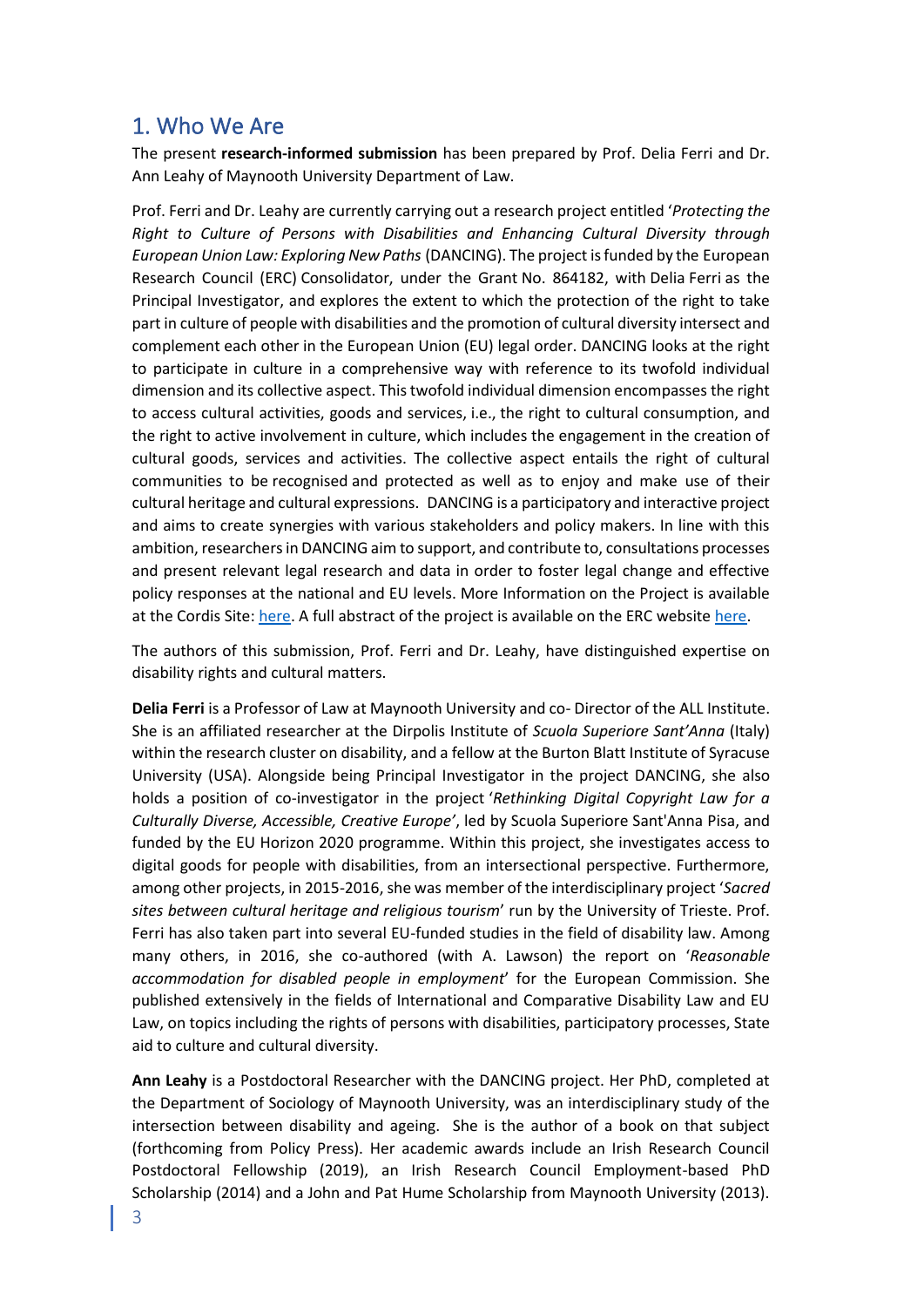She has a background in law and also worked for over a decade as Assistant CEO of Age & Opportunity, where, amongst other things, she was responsible for the organisation's work on arts and culture.

## <span id="page-3-0"></span>2. Focus and Structure of this Submission

In line with the aims and objectives of the DANCING project, Prof. Ferri and Dr. Leahy herewith submit their **research-led contribution** to this consultation, with the intention of providing a short legal analysis **to support the mainstreaming of disability considerations within the Statement of Strategy**. The submission highlights the **obligations that Ireland has undertaken by ratifying the UN Convention on the Rights of Persons with Disabilities (CRPD)** and outlines some **key points for consideration** that should be included for the period of the next three years in order to fully comply with the CRPD.

The submission is divided into three further sections, followed by concluding remarks. Section 3 provides some background information on the participation by people with disabilities in cultural life. Section 4 briefly highlights the obligations stemming from the CRPD and the relevant EU legal context. Section 5 situates the Strategy within the current national legal framework and identifies the legal provisions and policy commitments that would support mainstreaming disability considerations in the Statement of Strategy. It then presents some key issues for consideration and indicators that should be adopted. The final section includes some concluding remarks on addressing the implications of the COVID-19 Pandemic.

This submission uses people-first language ('persons/people with disabilities'), in line with the language used in the CRPD and with the CRPD's understanding of disability.

## <span id="page-3-1"></span>3. Background

The number of people with disabilities in Ireland was 643,131 according to the latest census accounting for 13.5% of the population.<sup>1</sup> The number had increased by 47,796 people between 2011 and 2016. Even though people with disabilities represent a sizeable proportion of Irish society, a proportion that is growing as populations age,<sup>2</sup> they still experience marginalization.

As yet disability policies have focused on education and employment, while the importance of participation in cultural life for people with disabilities has not been addressed. Participants in research published by *Arts & Disability Ireland* suggested that **key barriers to cultural participation are access** (mentioned by 33% of respondents) and **lack of support** to be able to attend cultural activities (mentioned by  $22\%$ ).<sup>3</sup> These findings align with our preliminary findings across the EU. In the DANCING project, among other actions, we are carrying out a review of all State's reports to the UN Committee on the Rights of Persons with

<sup>&</sup>lt;sup>1</sup> Central Statistics Office. Profile 9 - Health, Disability and Carers. Accessible [here.](https://www.cso.ie/en/csolatestnews/pressreleases/2017pressreleases/pressstatementcensus2016resultsprofile9-healthdisabilityandcarers/)

<sup>&</sup>lt;sup>2</sup> The link between growth in disability and global population ageing, especially amongst the 'oldest old', is wellrecognised -see United Nations (2019), Report of the Special Rapporteur on the rights of persons with disabilities: General Assembly 74th Session, p. 4.

<sup>3</sup> Arts & Disability Ireland (2017). *Audiences-in-waiting? How do people with disabilities engage with culture?*. Available a[t http://adiarts.ie/assets/uploads/2017/11/Audiences-in-Waiting-survey-report-final.pdf.](http://adiarts.ie/assets/uploads/2017/11/Audiences-in-Waiting-survey-report-final.pdf)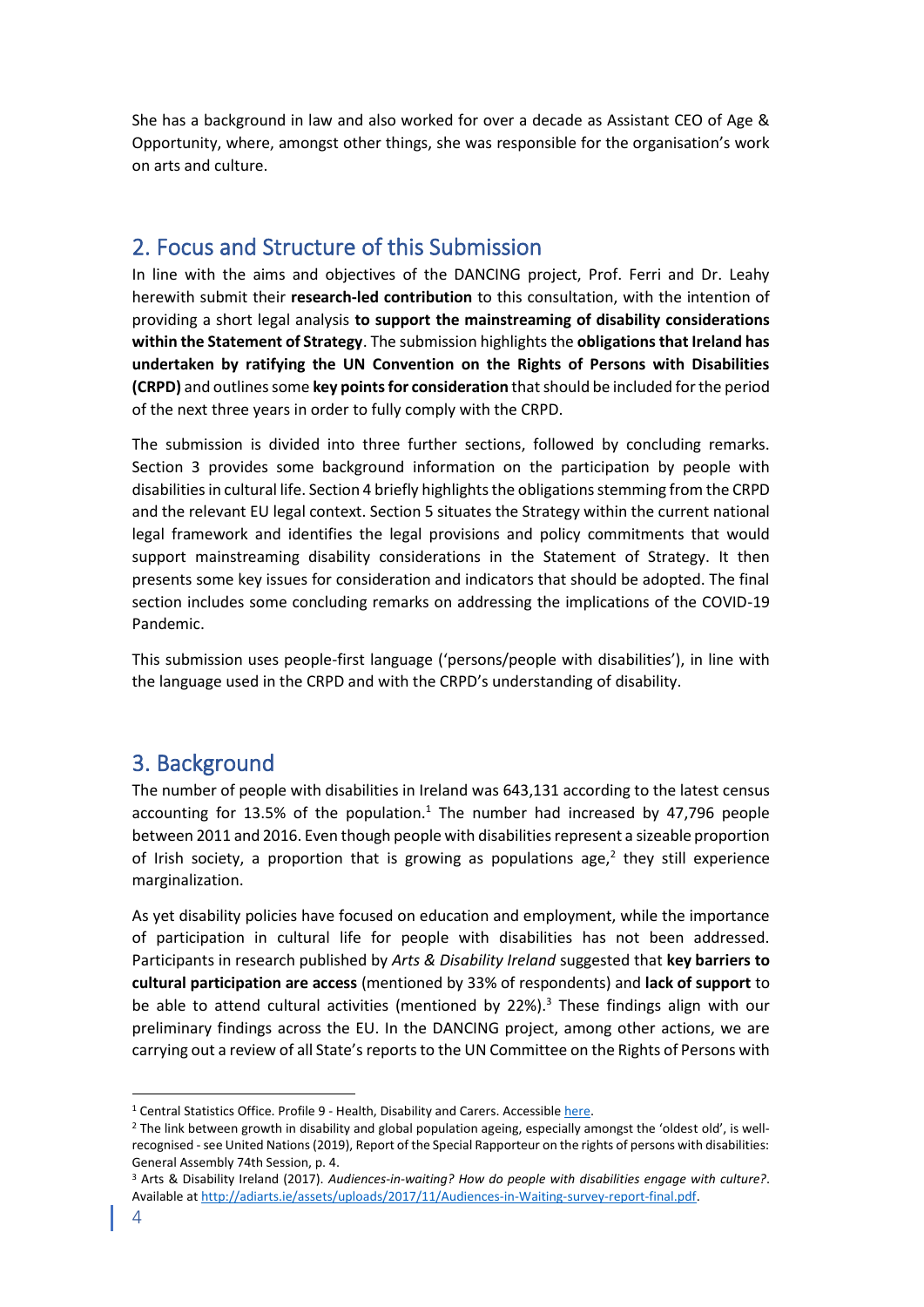Disabilities (CRPD Committee) focusing on their responses on culture (under Article 30 CRPD – see section 4). We have reviewed all reports of EU countries (comprising 31 reports up to October 2020), subsequent Lists of Issues raised by the CRPD Committee (amounting to 29), and the Concluding Observations of the Committee (amounting to 23). Our review suggests that barriers to participation in culture for people with disabilities relate to lack of physical accessibility of venues, heritage sites and libraries and cultural sites and also to poor accessibility or inaccessibility of cultural content (e.g. content of exhibitions). Furthermore, it emerges that, across the EU, economic barriers prevent people with disabilities from accessing culture. Overall, however, there is limited data on access to cultural activities, goods and services for people with disabilities or on persons with disabilities as artists or cultural producers. In some countries, such as the UK, some national statistics suggest that figures for disabled workers in the arts remain very low.<sup>4</sup> Only a few festivals include disabled artists alongside non-disabled ones,<sup>5</sup> and it is not clear whether accessibility of performances is ensured.

Recognition of the importance of participation in culture for people with disabilities has emerged slowly, but it is now evident that inclusion in cultural life is essential to end the marginalisation of persons with disabilities in society<sup>6</sup> and to allow them to fully participate in the life of the community.<sup>7</sup> Furthermore, the loss of opportunities to participate in cultural life for people with disabilities entails also a loss for the society as whole because of the lack of cultural diversity resulting from such an inaccessible and exclusionary cultural realm.

Against this background, we submit that the **Statement of Strategy for the three-year period from 2021 to 2023** should be an important policy tool to **foster participation of people with disabilities in cultural life**. This Statement of Strategy, in setting out the Department's goals for the coming period 2021-2023, together with the strategies and outputs that the Department will employ to deliver on these goals, should **address the barriers faced by people with disabilities** and **the needs of people with disabilities,** in order to recognise and realise the 'Value of Culture to the Individual and to Society' as indicated in 'Culture 2025 - A National Cultural Policy Framework for Ireland' (Culture 2025 Framework). <sup>8</sup> Culture 2025 Framework highlights that 'providing opportunities for wider and richer cultural and creative participation can also contribute to community cohesion and reduce social exclusion and isolation, leading to more resilient and sustainable communities'.

<sup>5</sup> British Council (undated), European Disability Arts Festivals [http://www.disabilityartsinternational.org/resources/toolkits/european-disability-arts-festivals/.](http://www.disabilityartsinternational.org/resources/toolkits/european-disability-arts-festivals/) 

<sup>4</sup> Arts Council England (ACE). (2016). *Grant-in-Aid and Lottery Distribution Annual Report and Accounts 2015/16*. Available at [http://www.artscouncil.org.uk/sites/default/files/download](http://www.artscouncil.org.uk/sites/default/files/download-file/ACE166_Annual_Report_201516.pdf)file/ACE166 Annual Report 201516.pdf.

<sup>6</sup> Tatic D. (2015). *Access for People with Disabilities to Culture, Tourism, Sports and Leisure Activities: Towards Meaningful and Enriching Participation*. Council of Europe.

<sup>7</sup> Council of Europe (CoE). (2017). Strategy on the Rights of Persons with Disabilities 2017-2023. Available at [https://www.coe.int/en/web/disability/strategy-2017-2023.](https://www.coe.int/en/web/disability/strategy-2017-2023) 

<sup>8</sup> Culture 2025, A National Cultural Policy Framework to 2025.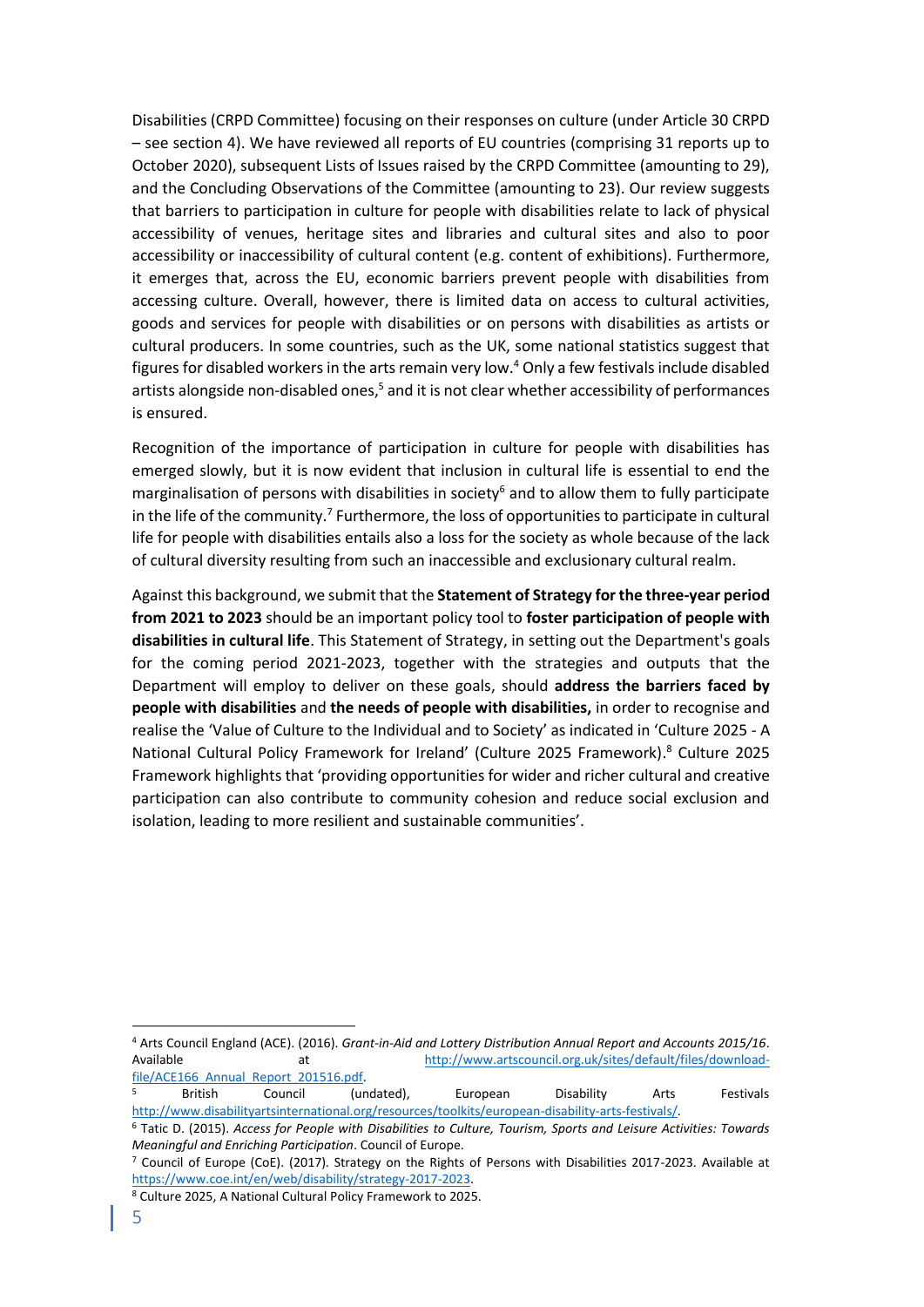## <span id="page-5-0"></span>4. The Rights of Persons with Disabilities to Participate in Cultural Life: Relevant International Obligations and EU policies

It is essential that the **Statement of Strategy fulfils international commitments that Ireland has undertaken under the CRPD** and fully **aligns with relevant EU legal provisions and policies**.

#### <span id="page-5-1"></span>*4.1 The CRPD Obligations*

Ireland ratified the CRPD in March 2018, and the Irish government is due to report to the UN in 2020. In that connection, the **Statement of Strategy for the three-year period from 2021 to 2023 would represent an important opportunity to show the commitment on behalf of the Irish Government to fully comply with and implement the obligations laid out in the CRPD**.

The CRPD is a ground-breaking document and represents decades of work to change attitudes and approaches to persons with disabilities. Article 3 of the CRPD outlines the general principles upon which the Convention is based. These principles are intended to guide States Parties in implementing the Convention, and they serve as a benchmark against which States Parties should assess the conformity of domestic laws with the Convention. Among them is the **principle of non-discrimination**, which has been defined as the 'leitmotif' of the CRPD.<sup>9</sup> It can be considered the cornerstone of the CRPD, as it cuts across both civil **and political rights, such as the rights to liberty and to legal capacity, and economic, social and cultural rights**, such as the right to participate in culture. Article 2 of the CRPD provides a broad definition of discrimination on the basis of disability highlighting that such discrimination includes the denial of reasonable accommodation. The duty to reasonably accommodate is also defined in Article 2 of CRPD as 'necessary and appropriate modification and adjustments not imposing a disproportionate or undue burden, where needed in a particular case, to ensure to persons with disabilities the enjoyment or exercise on an equal basis with others of all human rights and fundamental freedoms'. The reasonable accommodation duty is subject to a limit: the duty-bearer is not required to provide an accommodation where to do so would impose a disproportionate or undue burden on that duty-bearer. Article 5(3) of the CRPD links the equality and non-discrimination norms with the duty to accommodate and provides that: 'In order to promote equality and eliminate discrimination, States Parties shall take all appropriate steps to ensure that reasonable accommodation is provided'.

The CRPD is underpinned by the model of 'inclusive equality'. According to the CRPD Committee, inclusive equality goes even further than substantive equality (which focus both on equal treatment and on uncovering covert forms of discrimination), in that it embraces four dimensions. First, a fair redistributive dimension: to address socioeconomic disadvantages. Secondly, a recognition dimension: to combat stigma, stereotyping, prejudice and violence and to recognise the dignity of human beings and their intersectionality. Thirdly, a participative dimension: to reaffirm the social nature of people as members of social groups and the full recognition of humanity through inclusion in society. Fourthly, an

<sup>9</sup> Arnardóttir OM (2009) 'A Future of Multidimensional Disadvantage Equality' in O*.*M. Arnardóttir and G. Quinn *The UN Convention on the Rights of Persons with Disabilities: European and Scandinavian Perspectives*, Martinus Nijhoff, p. 41.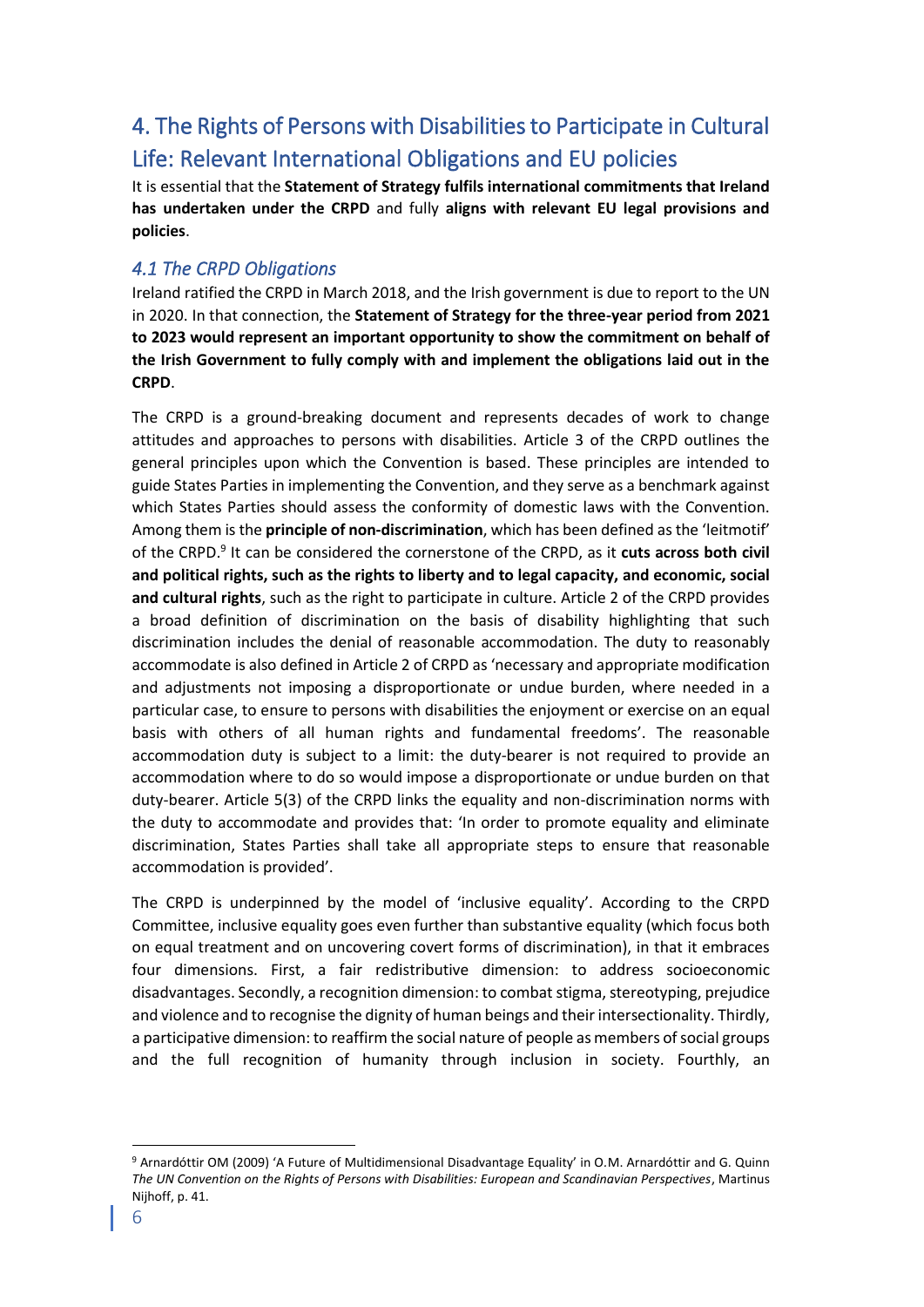accommodating dimension: to make space for difference as a matter of human dignity.<sup>10</sup> This model of equality promotes, *inter alia*, awareness-raising, reasonable accommodations, accessibility and positive action, which should be adopted in the field of culture as well as in other fields.

Accessibility is also a general principle of the CRPD, mentioned in Article 3 and laid down in Article 9. The latter provision obliges States Parties to take appropriate measures to ensure that people with disabilities have access to environments, facilities, information and services on an equal basis with others. Accessibility duties are generalised and anticipatory (to be fulfilled *ex ante*).<sup>11</sup>

The principle of participation and inclusion of people with disabilities in society is also a core feature of the CRPD. The CRPD Committee has stated that full and effective participation requires 'engaging with all persons, including persons with disabilities, to provide for a sense of belonging to and being part of society' and that it can also be a 'transformative tool for social change, and promote agency and empowerment of individuals'.<sup>12</sup> Ensuring participation of persons with disabilities is particularly important in fostering awarenessraising and promoting respect for the rights and dignity of persons with disabilities.<sup>13</sup>

The principles of non-discrimination and equality, accessibility and participation should inform the implementation of Article 30 of the CRPD. Article 30(1) CRPD provides for the right of persons with disabilities to participate in cultural life. The wording of the first paragraph of the provision closely follows the formulation of Article 27 of the Universal Declaration on Human Rights (UDHR). Article 30 does not set out a definition of cultural life, but, as with the UDHR, it encompasses a broad understanding of 'culture'. In that regard, it should be interpreted in line with Article 15 of the International Covenant on Economic Social and Cultural Rights and in light of General Comment No. 21 from the Committee on Economic Social and Cultural Rights (CESCR).<sup>14</sup> The rest of Article 30 of the CRPD details States Parties' obligations, and, *inter alia,* requires States Parties to the Convention to ensure accessibility of cultural materials, services, and activities and cultural heritage, and to take appropriate measures 'to enable persons with disabilities to have the opportunity to develop and utilize their creative, artistic and intellectual potential'. The emphasis on accessibility in Article 30 of the CRPD is in line with what has been already highlighted by the CESCR's General Comment No.  $21<sub>1</sub><sup>15</sup>$  which states that:

*Accessibility* consists of effective and concrete opportunities for individuals and communities to enjoy culture fully, within physical and financial reach for all in both urban and rural areas, without discrimination. It is essential, in this regard, that access for older persons and persons with disabilities, as well as for those who live in poverty, is provided and facilitated. Accessibility also includes the right of everyone to seek, receive and share information on all manifestations of culture in the

<sup>10</sup> CRPD Committee (2018). General Comment No. 6, CRPD/C/GC/6. Para. 11. The model builds on scholarly work: see Fredman S. (2016). 'Substantive equality revisited', in *International Journal of Constitutional Law*, Volume 14, Issue 3, p. 712.

<sup>11</sup> Broderick A. and Ferri D. (2019). *International and European Disability Law and Policy: Text, Cases and Materials*, Cambridge University Press.

<sup>&</sup>lt;sup>12</sup> CRPD Committee (2018). General Comment No. 7, UN Doc. CRPD/C/GC/7 (2018), para. 27 and para. 33. <sup>13</sup> Ibid. para. 76.

<sup>14</sup> UN Committee on Economic, Social and Cultural Rights (2009). General Comment No. 21. E/C.12/GC/21

<sup>15</sup> Ibid, paras 3 and 16.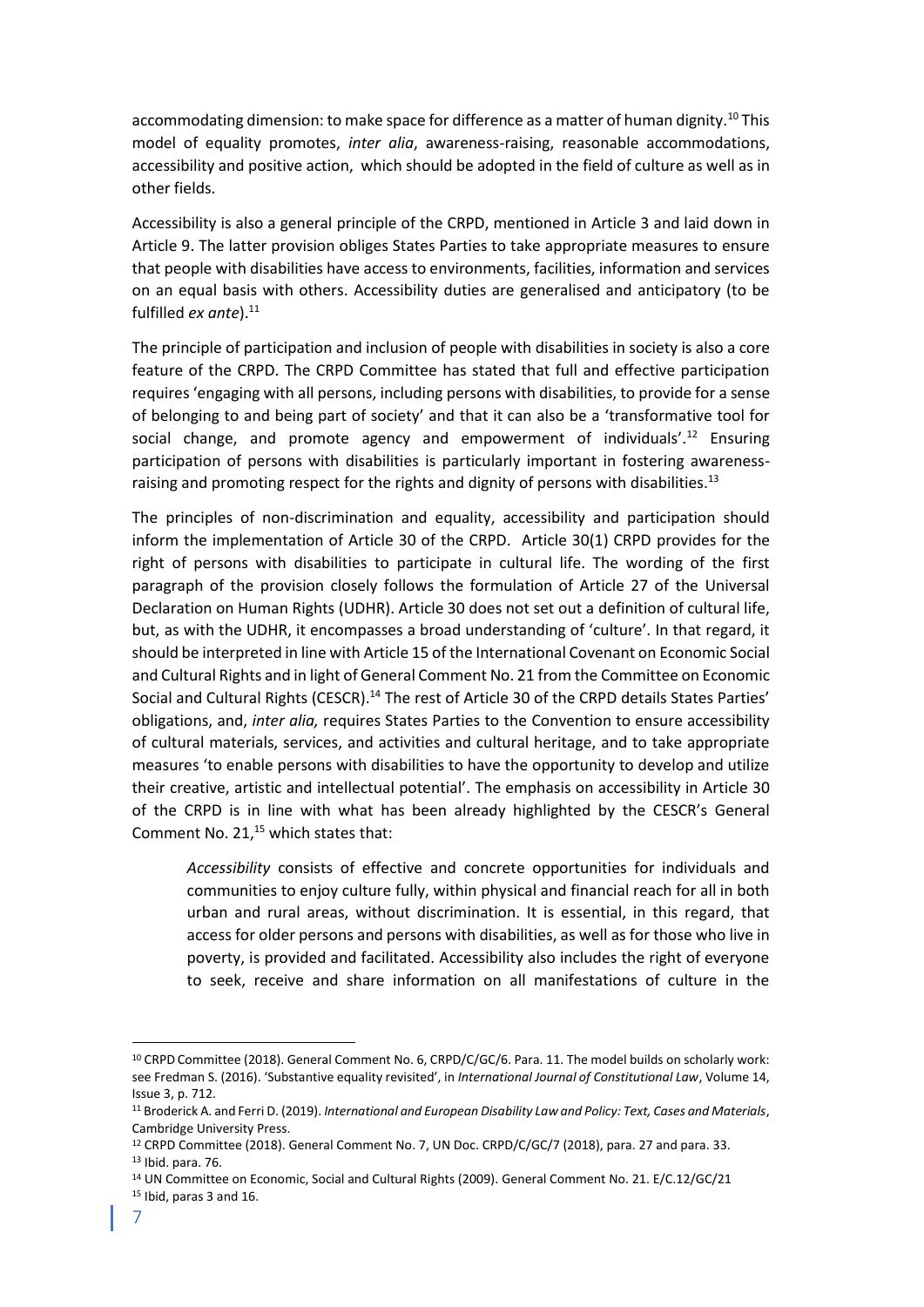language of the person's choice, and the access of communities to means of expressions and dissemination.

Article 30 of the CRPD also includes a detailed set of commitments 'to ensure that laws protecting intellectual property rights do not constitute an unreasonable or discriminatory barrier to access by persons with disabilities to cultural materials'. It also imposes on State Parties the duty to ensure the 'recognition and support of their specific cultural and linguistic identity, including sign languages and Deaf culture'.

Furthermore, it is worth noting that Article 4 of the CRPD requires mainstreaming of the rights of persons with disabilities across a range of policies, which provides impetus for including disability considerations across all policy fields, including cultural one.

On the whole, the CRPD would require:

- a) Mainstreaming disability considerations and embedding the rights of persons with disabilities within the Statement of Strategy (and within all further initiatives) by placing emphasis on:
	- $\checkmark$  Ensuring physical accessibility of cultural places;
	- $\checkmark$  Providing cultural content in accessible formats;
	- $\checkmark$  Ensuring that reasonable accommodation is provided when needed in particular cases in order to allow people with disabilities to fully enjoy their right to participate in cultural life;
	- $\checkmark$  Promoting Irish Sign Language and Deaf Culture.
- b) A greater involvement of people with disabilities and their representatives in the development of the Statement of Strategy (and all further initiatives).
- c) A comprehensive approach to the right to participate in cultural life within the Statement of Strategy. That is to say, Article 30 CRPD recognises different dimensions of participation in culture by people with disabilities and the Statement of Strategy should address these various dimensions.

#### <span id="page-7-0"></span>*4.2 Relevant EU Provisions and Policies*

Besides the principle of equality and non-discrimination (Arts. 2 and 3 TEU; Art. 19 TFEU; Art. 21 of the EU Charter of Fundamental Rights), Article 26 of the Charter of Fundamental Rights affirms 'the right of persons with disabilities to benefit from measures designed to ensure their independence, social and occupational integration and participation in the life of the community'. This provision is meant to encompass *inter alia* cultural life.

Moreover, the protection and promotion of the right of people with disabilities to take part in cultural life fits in the broader realm of EU disability policy. Recently, the EU has ratified the Marrakesh Treaty to Facilitate Access to Published Works for Persons Who Are Blind, Visually Impaired or Otherwise Print Disabled (Marrakesh Treaty).<sup>16</sup> The EU Disability Strategy 2010-2020, due to expire soon (and to be replaced with a new strategy), emphasizes

<sup>16</sup> Council Decision (EU) 2018/254 of 15 February 2018 on the conclusion on behalf of the European Union of the Marrakesh Treaty to Facilitate Access to Published Works for Persons who are Blind, Visually Impaired, or otherwise Print Disabled, OJ L 48, 21.2.2018, p. 1–23.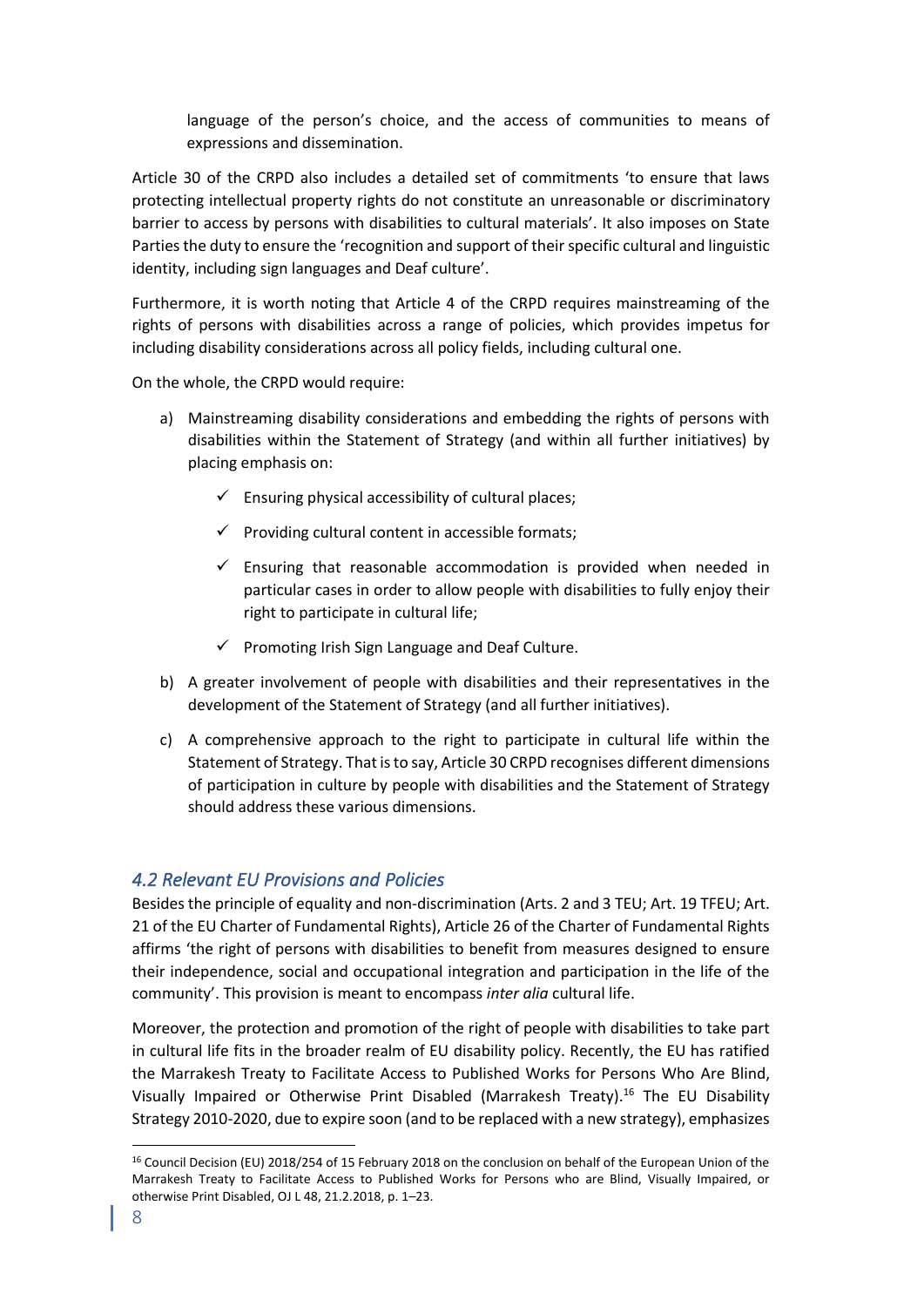the need for the participation of people with disabilities in society on an equal basis with others. The EU Disability Strategy 2010-2020 also acknowledges that the 'EU action will support national activities to make sports, leisure, cultural and recreational organizations and activities accessible [...]'. Furthermore, non-discrimination, accessibility and participation are key cross-cutting areas of EU actions.

EU institutions have also recently highlighted the need to improve access to cultural activities and infrastructures.<sup>17</sup> In the same vein, the Council Conclusions on the Work Plan for Culture  $2019-2022^{18}$  state that a stronger orientation towards the interests and needs of specific groups, such as people with disabilities, is necessary to enhance access to culture.

These EU provisions and policies would support the mainstreaming of disability considerations in the Statement of Strategy.

## <span id="page-8-0"></span>5. Key Issues for Consideration

#### <span id="page-8-1"></span>*5.1 Mainstreaming Disability*

Our key recommendation for the Statement of Strategy is to **mainstream disability considerations** in the document. This requires adopting an overall vision of tackling cultural exclusion of people with disabilities, and a commitment to concrete actions that would increase the cultural participation of people with disabilities within the next three years. In that connection the Statement of Strategy should be conceived of as a policy tool to implement Article 30 of the CRPD, and also a tool complementary to other existing policies. Moreover, it should endeavour to support the implementation of relevant legislation that promotes to varying degrees the right to participate in cultural life of persons with disabilities.

The current Irish disability policy framework is provided for by the **National Disability Inclusion Strategy 2017-2021.**<sup>19</sup> This Strategy is 'underpinned by a vision of an Irish society in which people with disabilities enjoy equal rights and opportunities to participate in social and *cultural* life' (emphasis added). Among others, this Strategy commits to an action to 'foster disability awareness and competence in voluntary, sporting, cultural and other organisations', and to 'ensure that disability inclusion is fully integrated into funding programmes, monitored and linked to further funding', actions for which the Department of Arts Heritage and the Gaeltacht (along with the Department of Transport, Tourism and Sport) are responsible. A focus on disability in the Statement of Strategy would be consistent with these policy commitments and would actually contribute to the realisation of the goals of the National Disability Strategy (and of future disability policies).

Mainstreaming disability in the Statement of Strategy would support the implementation of legislative provisions to effect change. In this connection, the Strategy should foster the use of Irish Sign Language (ISL) in Compliance with the **Irish Sign Language Act 2017**, and should add a further impetus towards facilitating deaf people's participation in culture, both as

<sup>&</sup>lt;sup>17</sup> European Parliament (EP) (2018). Report on Structural and Financial Barriers in the Access to Culture. (2017/2255(INI)). Available at

[http://www.europarl.europa.eu/sides/getDoc.do?type=REPORT&mode=XML&reference=A8-2018-](http://www.europarl.europa.eu/sides/getDoc.do?type=REPORT&mode=XML&reference=A8-2018-0169&language=EN) [0169&language=EN.](http://www.europarl.europa.eu/sides/getDoc.do?type=REPORT&mode=XML&reference=A8-2018-0169&language=EN)

<sup>18</sup> Council of the European Union. (2018). Work Plan for Culture 2019-2022.

<sup>&</sup>lt;sup>19</sup> Department of Justice and Equality (2017). National Disability Inclusion Strategy, 2017-2021.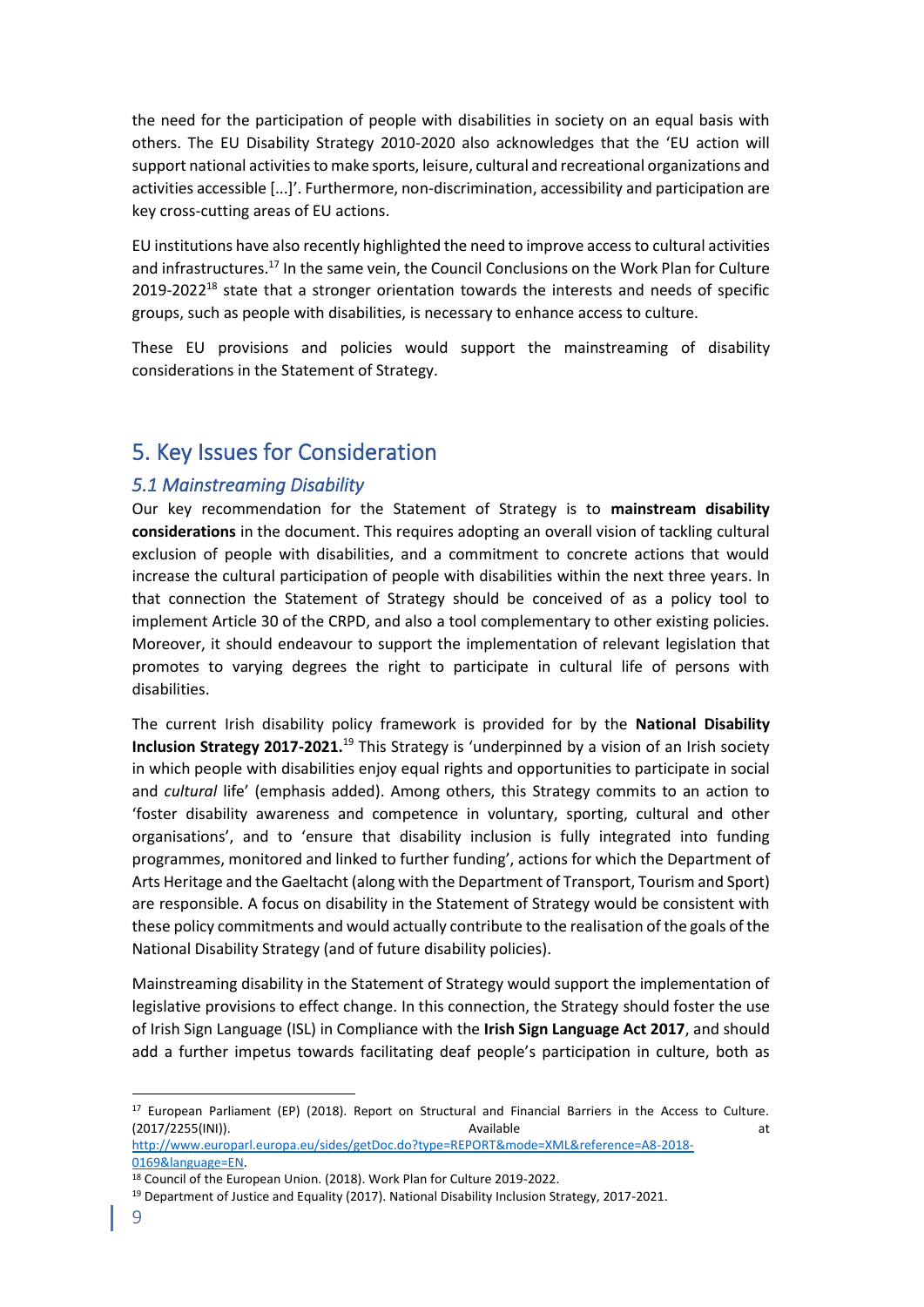audience and as creators of culture. This Act both recognises rights of Irish Sign Language users to use sign language as their native language and the corresponding duty on all public bodies to provide free interpretation (Section 3) and is intended to provide support for access to events, services and activities for users of Irish Sign Language (Section 7).

Furthermore, the Statement of Strategy should take into account the **European Union (Marrakesh Treaty) Regulations 2018 S.I. No. 412 of 2018.** These Regulations, which came into force in October 2018, transpose into Irish law EU Directive 2017/15641 which facilitates the use of certain copyright protected works, without the authorisation of the rightsholder, for the benefit of persons who are blind, visually impaired or otherwise print disabled.

Including a focus on participation by people with disabilities in culture is entirely consistent with cultural policies and strategies of the Department of Arts, Heritage and the Gaeltacht and related statutory bodies. The Culture 2025 Framework includes as one of three core principles, around which the Framework is organised, 'supporting creative practice and cultural participation' intended to 'shape Government cultural policy throughout the lifespan of Culture 2025'.<sup>20</sup> The Discussion document prepared by the Department prior to the adoption of Culture 2025 recognised the need to promote access to culture for older and retired people and raised the question of 'whether existing measures for promoting access to both culture and the arts for people with disabilities are adequate'.<sup>21</sup>

Disability considerations in the Statement of Strategy would also tally with the **Arts Council**  Disability Strategy,<sup>22</sup> which identifies the need for improvements and supports in four key areas – (1) for artists with disabilities, (2) for audiences with disabilities, (3) for participants with disabilities in collaborative arts programmes and (4) a more inclusive infrastructure.

On the whole, mainstreaming disability would require that the **different dimensions of participation in culture by people with disabilities** recognised in Article 30 of the CRPD and also in the Arts Council Disability strategy **be addressed**. Thus, the Statement of Strategy should address (1) artists with disabilities, (2) audiences with disabilities, (3) participants with disabilities in collaborative arts programmes, and (4) a more inclusive infrastructure. It should be made explicit that the employment of persons with disabilities within creative and heritage industries is also important, something that overlaps with employment policy more generally.

Actions that facilitate participation should be identified. In this regard, on the basis of the review that we have carried out within the DANCING project, it appears that EU Member States are working to increase access in various ways to arts and culture such as making films, theatres, exhibitions or content of libraries or museums or heritage sites more accessible (although more research is needed in the area of cultural participation of people with disabilities). Festivals of or for people with disabilities and theatres and performances with disabled artists and non-disabled artists performing side-by-side are also regarded as good practice. Other actions that that we identify in reports as facilitators of cultural participation are measures providing for free or discounted entry to museums or other venues and/or companion passes.

In the Statement of Strategy (and more broadly in future policies) due consideration should be given as to whether Ireland should support and opt in to the EU Disability Card, and as to

<sup>20</sup> Culture 2025, A National Cultural Policy Framework to 2025. p. 9

<sup>&</sup>lt;sup>21</sup> Department of Arts, Heritage and the Gaeltacht, 2015. Culture 2025, Discussion Document. Page 15

<sup>&</sup>lt;sup>22</sup> Arts and Disability (2012-2016). Arts Council Policy and Strategy.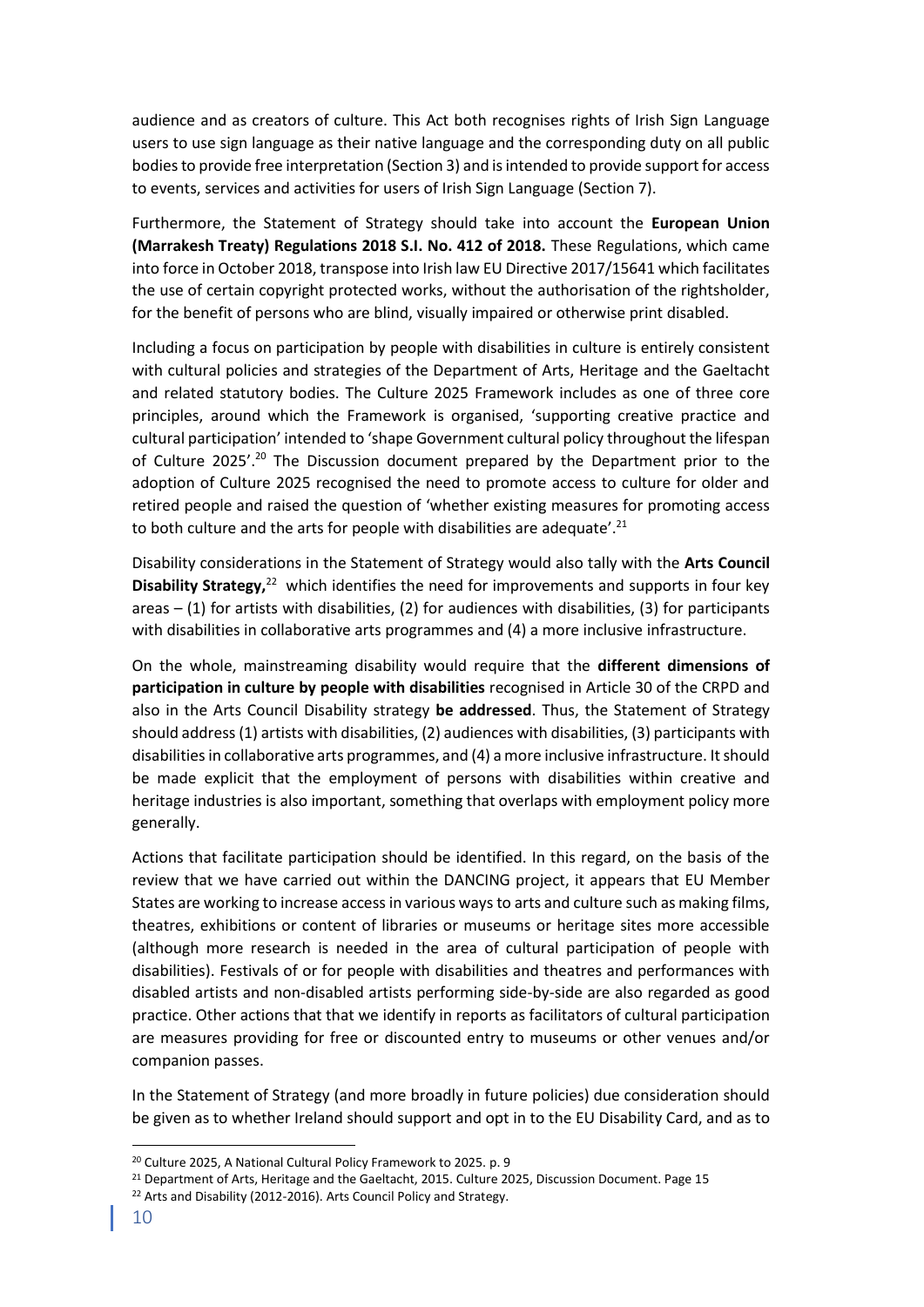whether this card might enhance the number of EU citizens with disabilities visiting Ireland. The EU disability card is a pilot project involving eight EU countries (Belgium, Cyprus, Estonia, Finland, Italy, Malta, Romania and Slovenia) to ensure equal access to benefits for people with disabilities mainly in the areas of culture, leisure, sport and transport. The card is mutually recognised between EU countries participating in the system, on a voluntary basis. In 2019 the European Commission started an assessment process on the initiative. The assessment study will provide a basis on which the Irish Government could decide to eventually opt in.

#### <span id="page-10-0"></span>*5.2 Increase Participatory Processes*

The Disability Participation and Consultation Network is currently being established by the Department of Children, Equality, Disability, Integration and Youth. It aims to involve people with disabilities in the development of policy and legislation and to consult them on Ireland's Initial State Report to the UN Committee on the CRPD.<sup>23</sup>

This Disability Participation and Consultation Network should be considered a vital resource to support the design and implementation of the Statement of Strategy. It should be involved in cultural policies, in order to identify needs of people with disabilities, and highlight best practices. We would also suggest that this network be involved in an ongoing way with the work of the Department so that **the voices of people with disabilities can inform how arts and culture develop in Ireland**.

#### <span id="page-10-1"></span>*5.3 Indicators: Measuring Progress by using Human Rights Indicators*

In order to effect change and foster cultural participation of people with disabilities, human rights indicators based on the CRPD should also be adopted. They should be based on those elaborated by the Office of the High Commissioner for Human Rights (OHCHR) in support of a disability inclusive 2030 Agenda for Sustainable Development.<sup>24</sup>

The **OHCHR indicators** are intended to guide States on actions and measures to be taken in implementing the CRPD and facilitating assessment of progress. The indicators take into account the indicators of the Sustainable Development Goals, which have been incorporated into the human rights indicator tables, where relevant. A separate set of indicators has been produced for each Article under the CRPD including Article 30 dealing with culture. This is a list of illustrative indicators on participation in cultural life, recreation, leisure and sport.<sup>25</sup>

These indicators encompass structural, process and outcome indicators. **Structural indicators** measure the acceptance, intent and commitment to human rights and enactment of legal instruments and the adoption of policies for the implementation of human rights. **Process indicators** measure efforts to transform commitments into desired results and assess policies and measures taken to implement commitments on the ground. **Outcome indicators** measure the results of efforts to further human rights.

<sup>24</sup> Available here: [https://www.ohchr.org/EN/Issues/Disability/Pages/SDG-CRPDindicators.aspx#Project.](https://www.ohchr.org/EN/Issues/Disability/Pages/SDG-CRPDindicators.aspx#Project)

<sup>&</sup>lt;sup>23</sup> See information on the call for participants [here](https://www.gov.ie/en/press-release/b1b47-launch-of-expressions-of-interest-to-join-irelands-disability-participation-and-consultation-network/) (dated 6 Nov 2020).

<sup>&</sup>lt;sup>25</sup> These can accesse[d here.](https://www.ohchr.org/EN/Issues/Disability/Pages/SDG-CRPDindicators.aspx#Project)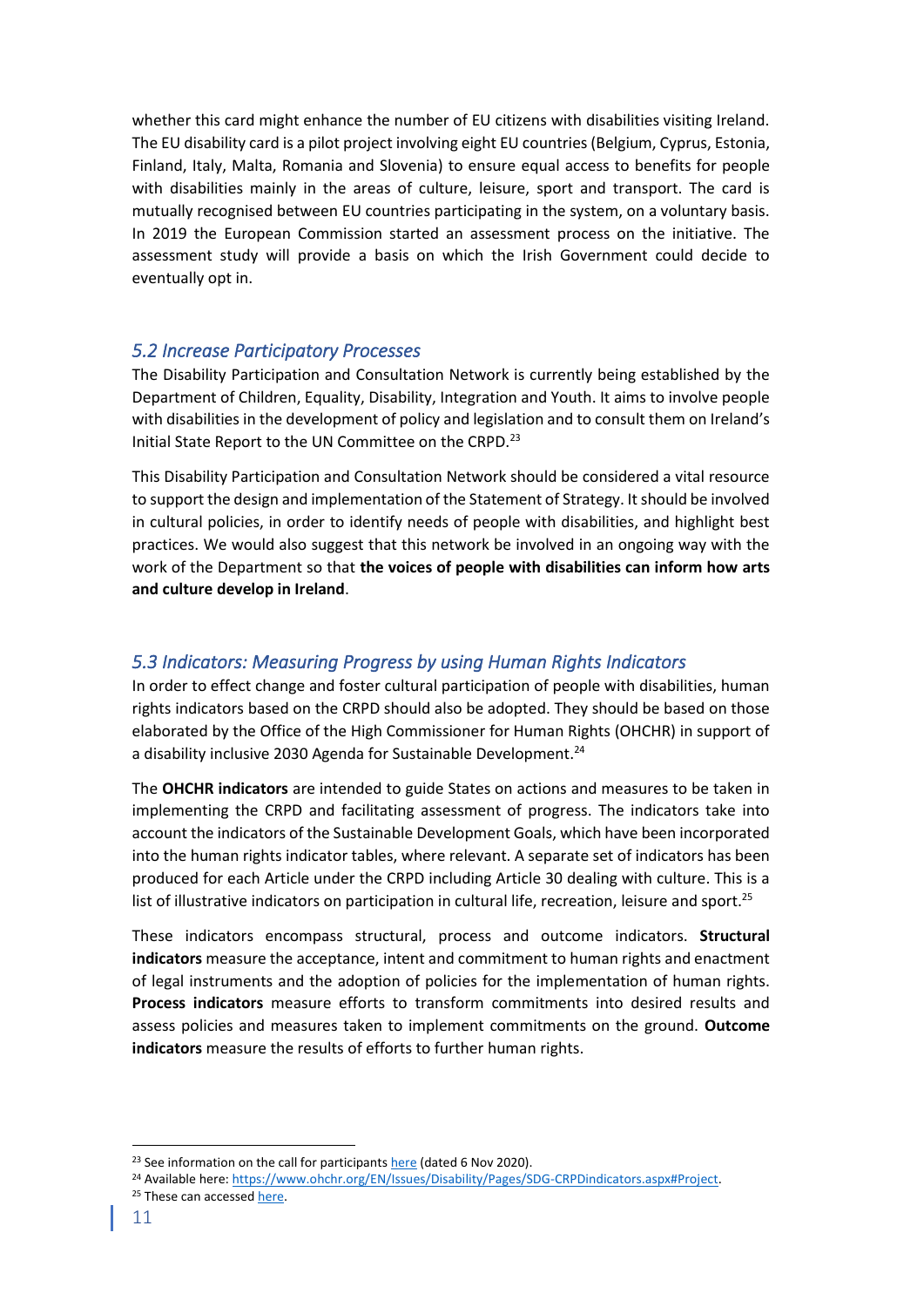The **Statement of Strategy could be accompanied by a list of indicators** setting relevant and timely goals to guarantee the rights to participate in cultural life. On the basis of the OHCHR indicators, we suggest an indicative list below:

#### **Structural Indicators**

- ✓ **Legislative provisions enacted and implemented** to ensure the right of persons with disabilities to participate in cultural life, recreation, leisure and sport (e.g., Irish Sign Language Act).
- ✓ **Adoption of a policy plans** to promote participation in cultural life which is inclusive of persons with disabilities, both as active participants and as beneficiaries/ spectators.

#### **Process indicators**

- ✓ **Adopt specific measures to ensure that** public libraries (and other relevant bodies) are enabled to provide access to published works for people who are blind, visually impaired or otherwise print disabled pursuant to the European Union (Marrakesh Treaty) Regulations 2018 (and to the Government Guidance on them) and to raise awareness of the opportunities this presents amongst groups that might benefit.
- ✓ **Specific measures adopted to foster participation of persons with disabilities in cultural life,** including, for example, exemption or reduction of fees, quotas for the participation of persons with disabilities within cultural programmes, including study programmes and events.
- ✓ **Budget allocated** on measures and activities for the promotion and inclusion of persons with disabilities in cultural life, both as active participants and as beneficiaries/spectators
- ✓ **Number and proportion of relevant public and private sector staff trained** to facilitate access and participation of persons with disabilities to cultural life, including on the provision of reasonable accommodation, disaggregated by sector (public/private) and area of practice
- ✓ **Consultation processes undertaken to ensure active involvement of persons with disabilities**, including through their organizations, in the design, implementation and monitoring of laws, regulations, policies and programmes related to cultural life, recreation, leisure and sport of persons with disabilities. Consulting with members of the Disability Participation and Consultation Network being formed at present (see above) represents a means by which to achieve this.

#### **Outcome indicators**

- ✓ **Number and proportion of persons with disabilities** accessing museums, galleries, libraries and cultural sites, as compared to other persons, disaggregated by sex, age and disability.
- ✓ **Average time spent** by persons with disabilities in cultural life and activities, as compared to other persons, disaggregated by sex, age and disability.
- ✓ Number and proportion of persons with disabilities who receive **public financial support for higher education and professional development** related to the area of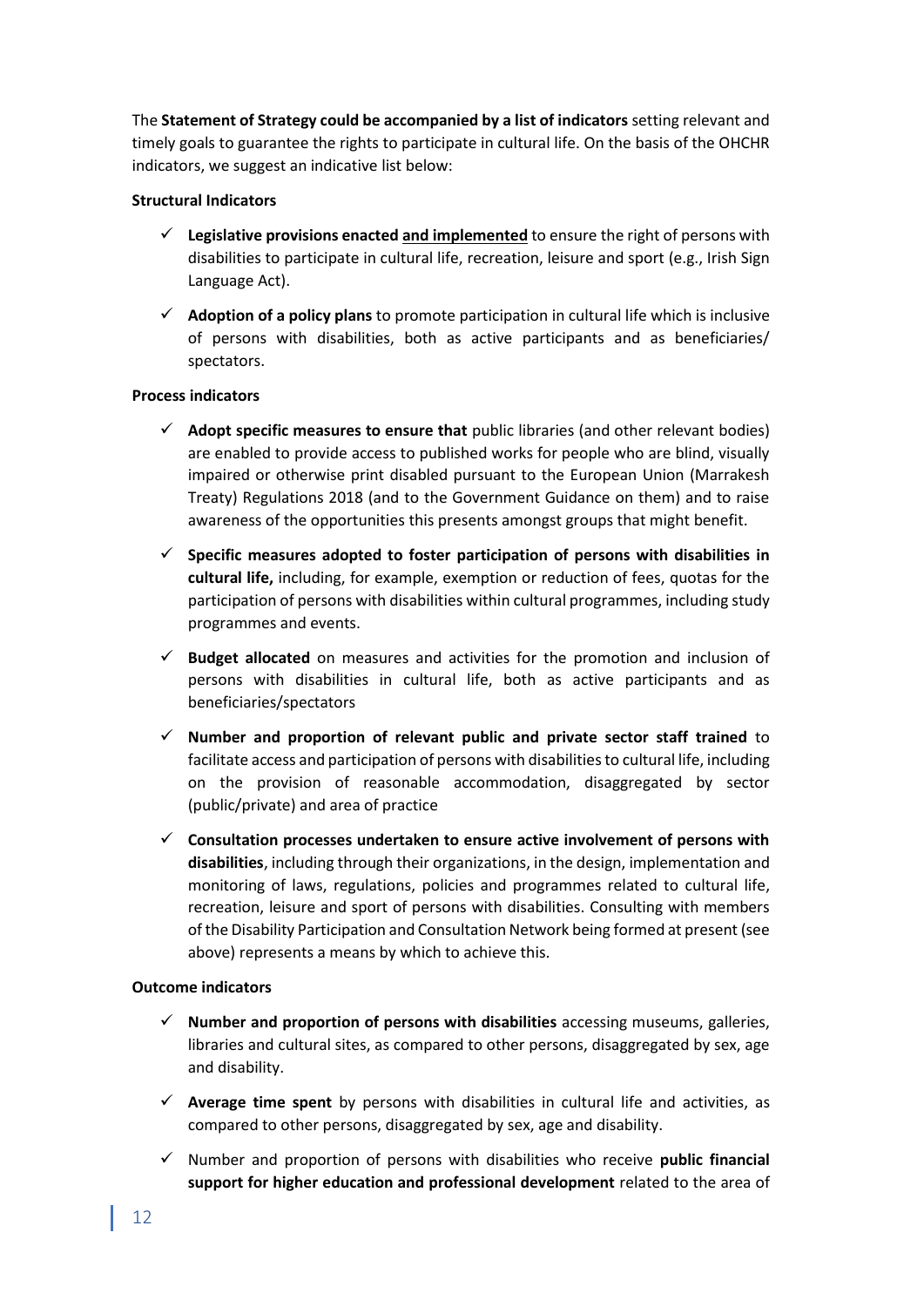cultural life disaggregated by sex, age, disability and geographical location, as compared to other persons.

## <span id="page-12-0"></span>6. Concluding Remarks: Covid-19 and Beyond

Because the pandemic has brought unprecedented challenges, we conclude this submission with some brief considerations on the current context.

Karima Bennoune, the UN Special Rapporteur in the field of cultural rights, has stated<sup>26</sup>:

Even in these trying times, when more than half a million people have died from the virus, cultural rights are not a luxury. They are key to the overall implementation of universal human rights and a crucial part of the responses to many current challenges, from discrimination and poverty to COVID-19 itself. Moreover, the safeguarding and promotion of culture contributes directly to many of the Sustainable Development Goals – safe and sustainable cities, the promotion of gender equality, and peaceful and inclusive societies.

She makes some key points about the role of culture in coping with the difficulties of the pandemic, which include that:

- $\checkmark$  Culture sometimes is the solution, and sometimes can help us to find other solutions.
- $\checkmark$  One of the things we need the most now, as human beings, is to find safe ways to share and connect, and culture offers this.
- $\checkmark$  We need nothing less than a global cultural plan to keep alive the cultural life which helps keep us alive. It should be locally driven, and globally supported and coordinated.

We note the establishment by your Department of the Arts and Culture Recovery Taskforce. We suggest that, in order to comply with the CRPD obligations, it should include people with disabilities. Given the disproportionate effect of COVID-19 on people with disabilities, it is very important that the arts and culture develop in a way that fosters their inclusion now. The pandemic has highlighted problems with how our societies are organised, not least our tendency to marginalise people with disabilities. We must learn from this experience and address the inequalities and exclusions that we have failed to address up until now. Fostering greater participation in all aspects of cultural life has much potential to contribute to this.

<sup>&</sup>lt;sup>26</sup> K. Bennoune, UN Special Rapporteur in the field of cultural rights (2020). Local and Regional Governments Day on Accelerating transformation from the ground-up in a post-Covid era. UN High Level Forum on Sustainable Development. Culture is the Heart of Our Response to Covid-19. 10 July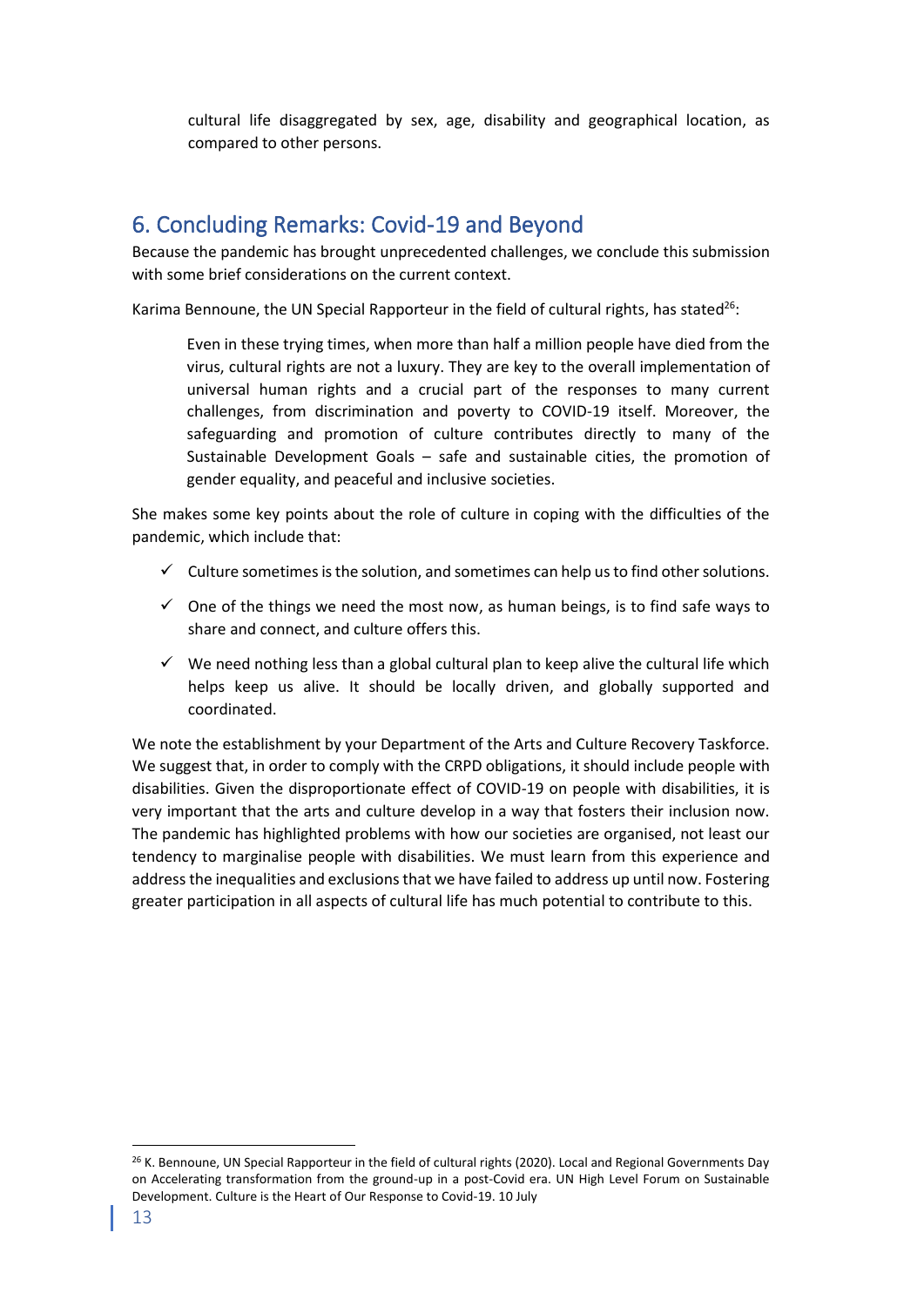## <span id="page-13-0"></span>Selected Bibliography

- Arnardóttir, O.M (2009) 'A Future of Multidimensional Disadvantage Equality' In O.M. Arnardóttir and G. Quinn (Eds) *The UN Convention on the Rights of Persons with Disabilities: European and Scandinavian Perspectives*, Martinus Nijhoff, The Hague-New York, 2009, p. 41.
- Arts & Disability Ireland (2017). Audiences-in-waiting? How do people with disabilities engage with culture? Available at: [http://adiarts.ie/2019/03/25/audiences-in](http://adiarts.ie/2019/03/25/audiences-in-waiting-adi-publishes-national-research/)[waiting-adi-publishes-national-research/](http://adiarts.ie/2019/03/25/audiences-in-waiting-adi-publishes-national-research/)
- Arts Council England (ACE). (2016). *Grant-in-Aid and Lottery Distribution Annual Report and*  Accounts **2015/16**. Available at [http://www.artscouncil.org.uk/sites/default/files/download](http://www.artscouncil.org.uk/sites/default/files/download-file/ACE166_Annual_Report_201516.pdf)file/ACE166 Annual Report 201516.pdf.
- Arts Council (2012). *Arts and Disability (2012-2016). Arts Council Policy and Strategy.* Available at: [http://www.artscouncil.ie/Publications/Arts-participation/Arts-and-](http://www.artscouncil.ie/Publications/Arts-participation/Arts-and-Disability-(2012-2016)-Arts-Council-Policy-and-Strategy_2951314223/)[Disability-\(2012-2016\)-Arts-Council-Policy-and-Strategy\\_2951314223/](http://www.artscouncil.ie/Publications/Arts-participation/Arts-and-Disability-(2012-2016)-Arts-Council-Policy-and-Strategy_2951314223/)
- Bennoune, K. UN Special Rapporteur in the field of cultural rights (2020). *Local and Regional Governments Day on Accelerating transformation from the ground-up in a post-Covid era. UN High Level Forum on Sustainable Development. Culture is the Heart of Our Response to Covid-19.* 10 July
- British Council (undated), *European Disability Arts Festivals* Available at: http://www.disabilityartsinternational.org/resources/toolkits/european-disabilityarts-festivals/.
- Broderick, A. and Ferri, D. (2019) *International and European Disability Law and Policy: Text, Cases and Materials.* Cambridge University Press, Cambridge, 2019.
- Central Statistics Office (2017). *Profile 9 - Health, Disability and Carers*. Accessible at[:https://www.cso.ie/en/csolatestnews/pressreleases/2017pressreleases/presssta](https://www.cso.ie/en/csolatestnews/pressreleases/2017pressreleases/pressstatementcensus2016resultsprofile9-healthdisabilityandcarers/) [tementcensus2016resultsprofile9-healthdisabilityandcarers/](https://www.cso.ie/en/csolatestnews/pressreleases/2017pressreleases/pressstatementcensus2016resultsprofile9-healthdisabilityandcarers/)
- Council of Europe (CoE). (2017). *Strategy on the Rights of Persons with Disabilities 2017-2023*. Available at https://www.coe.int/en/web/disability/strategy-2017-2023.
- Council of the European Union. (2018). *Work Plan for Culture 2019-2022*, Brussels, 15 November 2018.
- Department of Arts, Heritage and the Gaeltacht (2015). *Culture 2025, Discussion Document.*

Department of Justice and Equality (2017). *National Disability Inclusion Strategy, 2017-2021.*

European Parliament (EP) (2018). *Report on Structural and Financial Barriers in the Access to Culture.* 14 May 2018. (2017/2255(INI)). Available at [http://www.europarl.europa.eu/sides/getDoc.do?type=REPORT&mode=XML&refer](http://www.europarl.europa.eu/sides/getDoc.do?type=REPORT&mode=XML&reference=A8-2018-0169&language=EN) [ence=A8-2018-0169&language=EN](http://www.europarl.europa.eu/sides/getDoc.do?type=REPORT&mode=XML&reference=A8-2018-0169&language=EN)

Government of Ireland (2020). Culture 2025, A National Cultural Policy Framework to 2025.